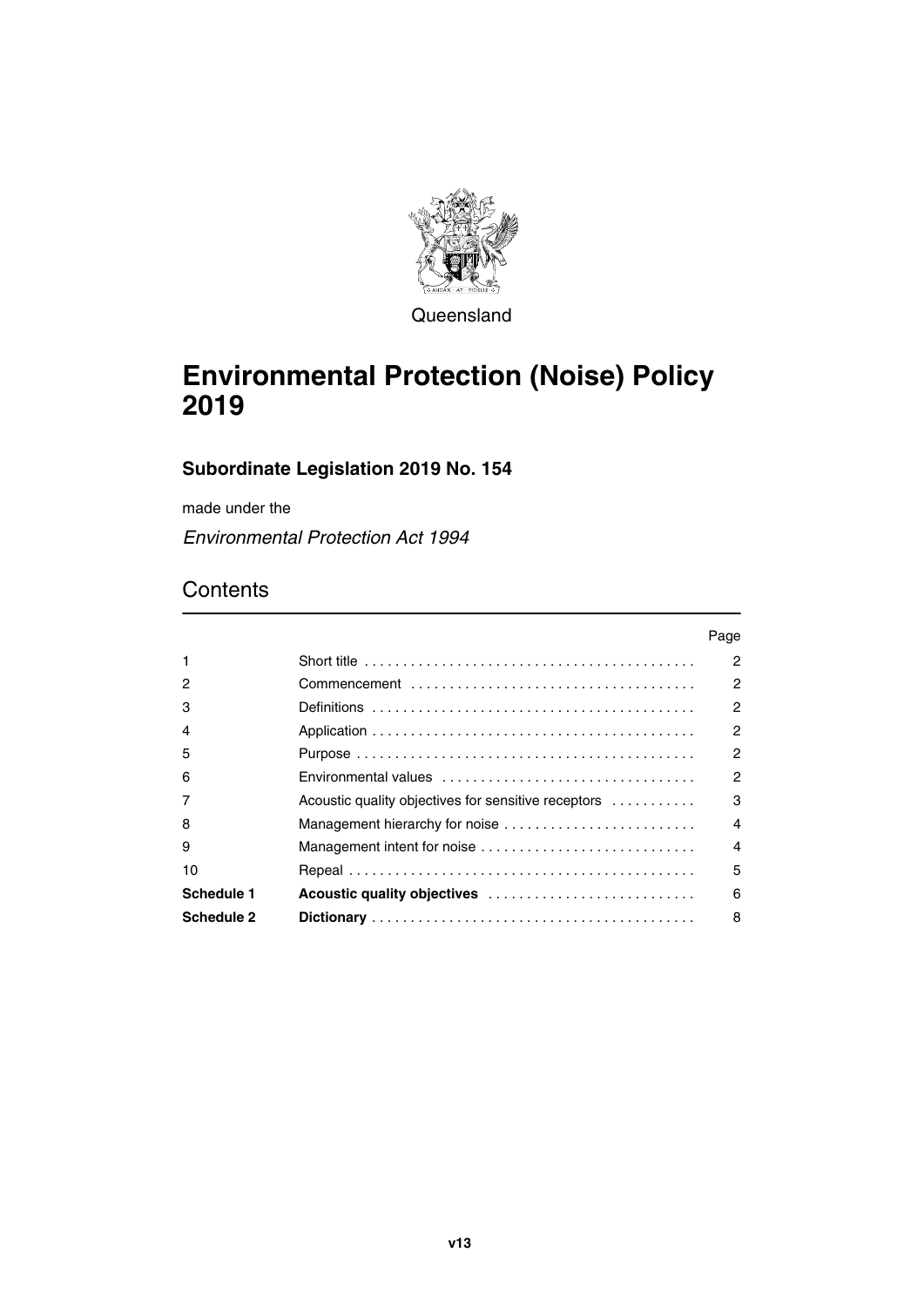#### [s 1]

#### <span id="page-1-0"></span>**1 Short title**

<span id="page-1-1"></span>This policy may be cited as the *Environmental Protection (Noise) Policy 2019*.

#### <span id="page-1-2"></span>**2 Commencement**

<span id="page-1-5"></span><span id="page-1-3"></span>This policy commences on 1 September 2019.

#### <span id="page-1-4"></span>**3 Definitions**

The dictionary in schedule 2 defines particular words used in this policy.

#### <span id="page-1-6"></span>**4 Application**

<span id="page-1-7"></span>This policy applies to the acoustic environment.

#### <span id="page-1-8"></span>**5 Purpose**

- <span id="page-1-9"></span>(1) The purpose of this policy is to achieve the object of the Act in relation to the acoustic environment.
- (2) The purpose is achieved by—
	- (a) identifying and declaring the environmental values of the acoustic environment; and
	- (b) stating acoustic quality objectives that are directed at enhancing or protecting the environmental values; and
	- (c) providing a framework for making consistent, equitable and informed decisions that relate to the acoustic environment.

#### <span id="page-1-10"></span>**6 Environmental values**

<span id="page-1-11"></span>The environmental values to be enhanced or protected under this policy are—

(a) the qualities of the acoustic environment that are conducive to protecting the health and biodiversity of ecosystems; and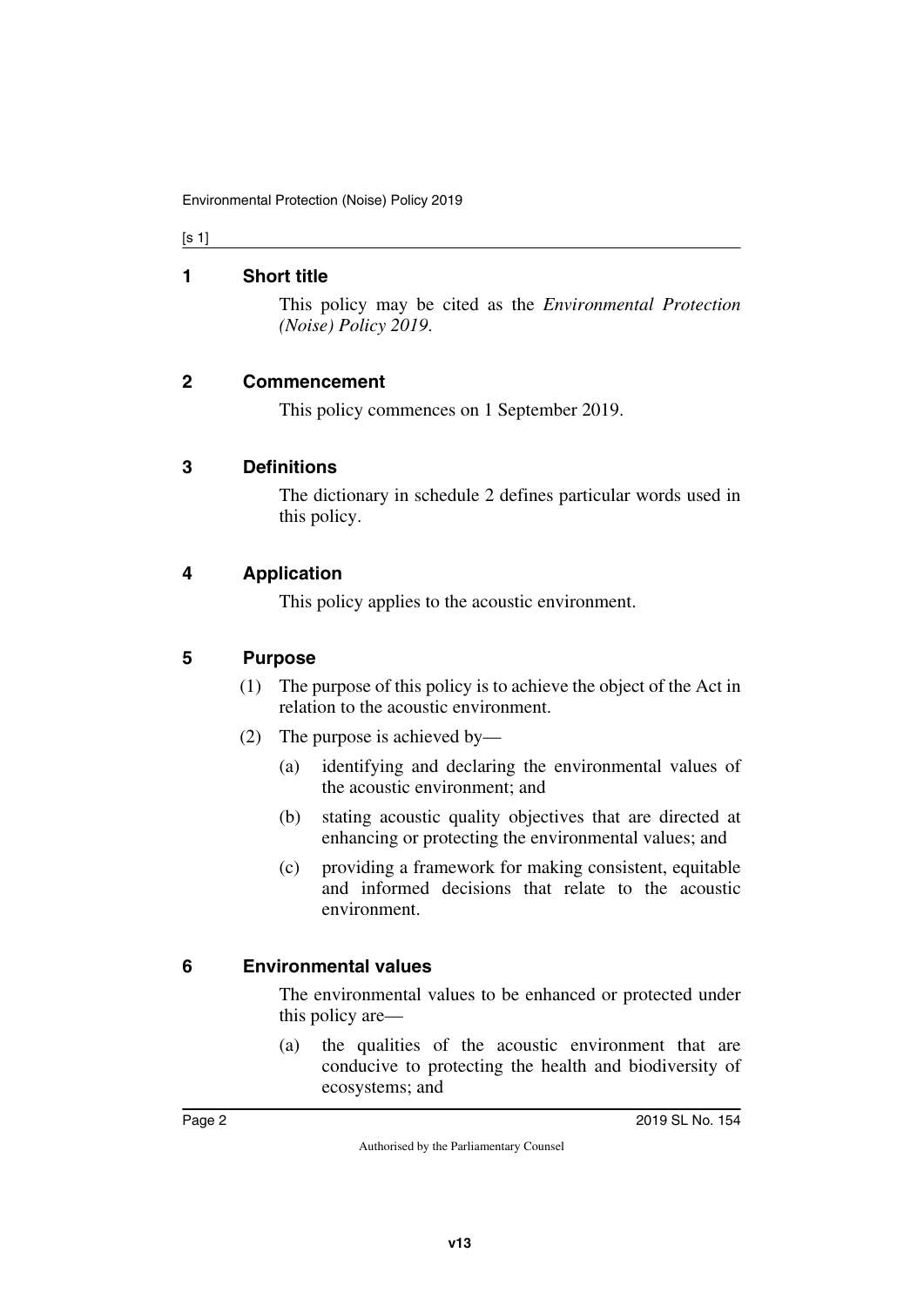- (b) the qualities of the acoustic environment that are conducive to human health and wellbeing, including by ensuring a suitable acoustic environment for individuals to do any of the following—
	- (i) sleep;
	- (ii) study or learn;
	- (iii) be involved in recreation, including relaxation and conversation; and
- (c) the qualities of the acoustic environment that are conducive to protecting the amenity of the community.

### <span id="page-2-0"></span>**7 Acoustic quality objectives for sensitive receptors**

- <span id="page-2-1"></span>(1) This section and schedule 1 state the acoustic quality objectives to be achieved and maintained under this policy.
- (2) For a sensitive receptor stated in schedule 1, column 1, the value stated in schedule 1, column 3 is the acoustic quality objective for the time of day mentioned in schedule 1, column 2 for the sensitive receptor.
- (3) The environmental value to be enhanced or protected by the acoustic quality objective is stated in schedule 1, column 4 for the sensitive receptor.
- (4) An acoustic quality objective stated in schedule 1 is expressed as a measurement of an acoustic descriptor.
- (5) If it is reasonable in the circumstances, an acoustic quality objective may be progressively achieved and maintained as part of achieving the object of this policy over the long term.
- (6) This section does not apply to a noise—
	- (a) mentioned in schedule 1, part 1, section 1 of the Act; or
	- (b) experienced within a residence or a workplace if the noise is made within the residence or workplace.
- (7) In this section—

*acoustic descriptor* means any of the following measures—

• *LAeq,adj,1hr*;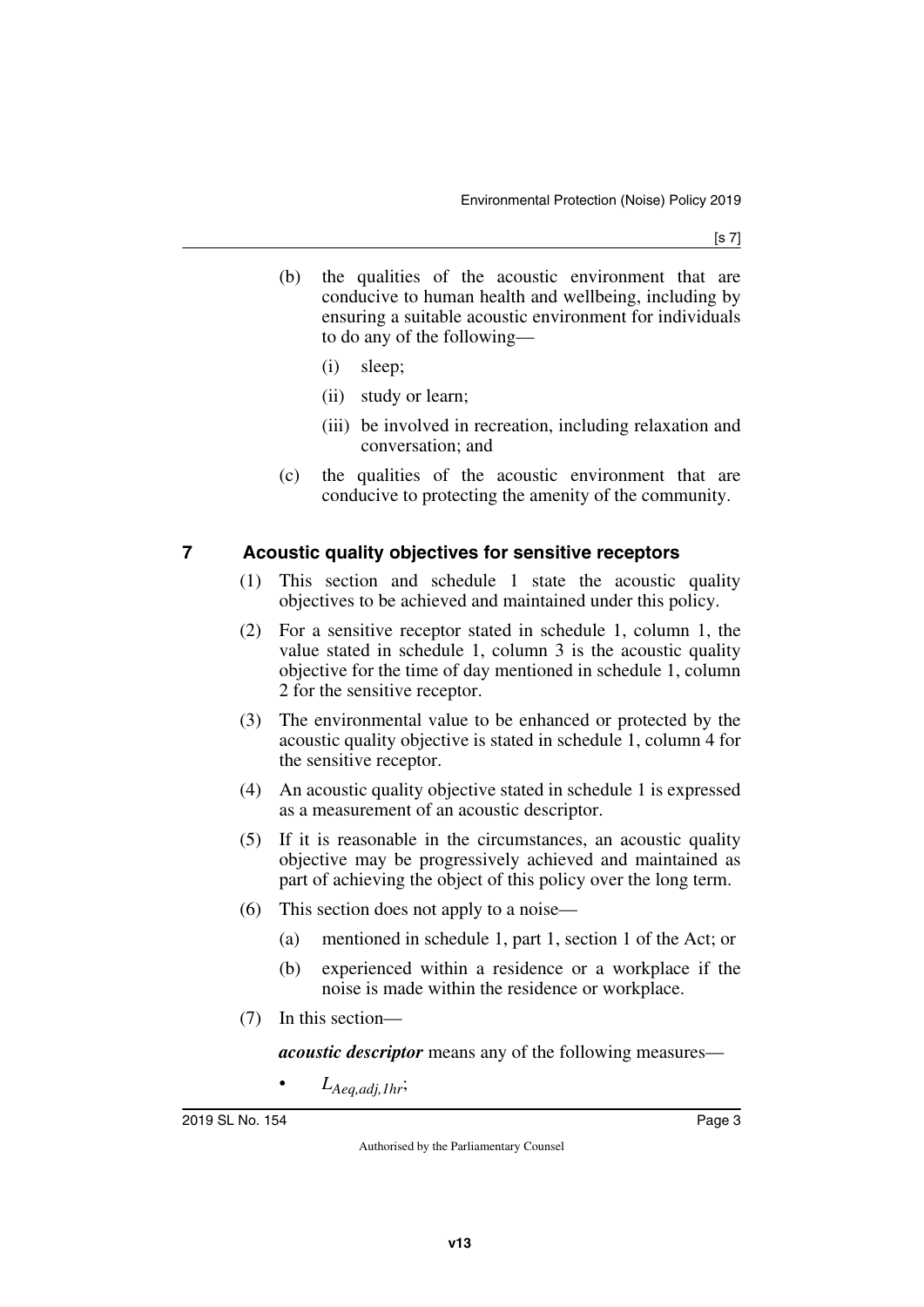- $\bullet$  *L*<sub>A10,adj,1hr</sub>;
- *LA1,adj,1hr*.

*workplace* see the *Work Health and Safety Act 2011*, section 8.

### <span id="page-3-0"></span>**8 Management hierarchy for noise**

<span id="page-3-1"></span>(1) This section states the management hierarchy for an activity involving noise that affects, or may affect, an environmental value to be enhanced or protected under this policy.

*Note—*

See section 35 of the *Environmental Protection Regulation 2019*.

- (2) To the extent it is reasonable to do so, noise must be dealt with in the following order of preference—
	- (a) firstly—avoid the noise;

*Example for paragraph (a)—*

locating an industrial activity in an area that is not near a sensitive receptor

- (b) secondly—minimise the noise, in the following order—
	- (i) firstly—orientate an activity to minimise the noise;

*Example for subparagraph (i)—*

facing a part of an activity that makes noise away from a sensitive receptor

- (ii) secondly—use best available technology to minimise the noise;
- (c) thirdly—manage the noise.

*Example for paragraph (c)—*

using heavy machinery only during business hours

### <span id="page-3-2"></span>**9 Management intent for noise**

<span id="page-3-3"></span>(1) This section states the management intent for an activity involving noise that affects, or may affect, an environmental value to be enhanced or protected under this policy.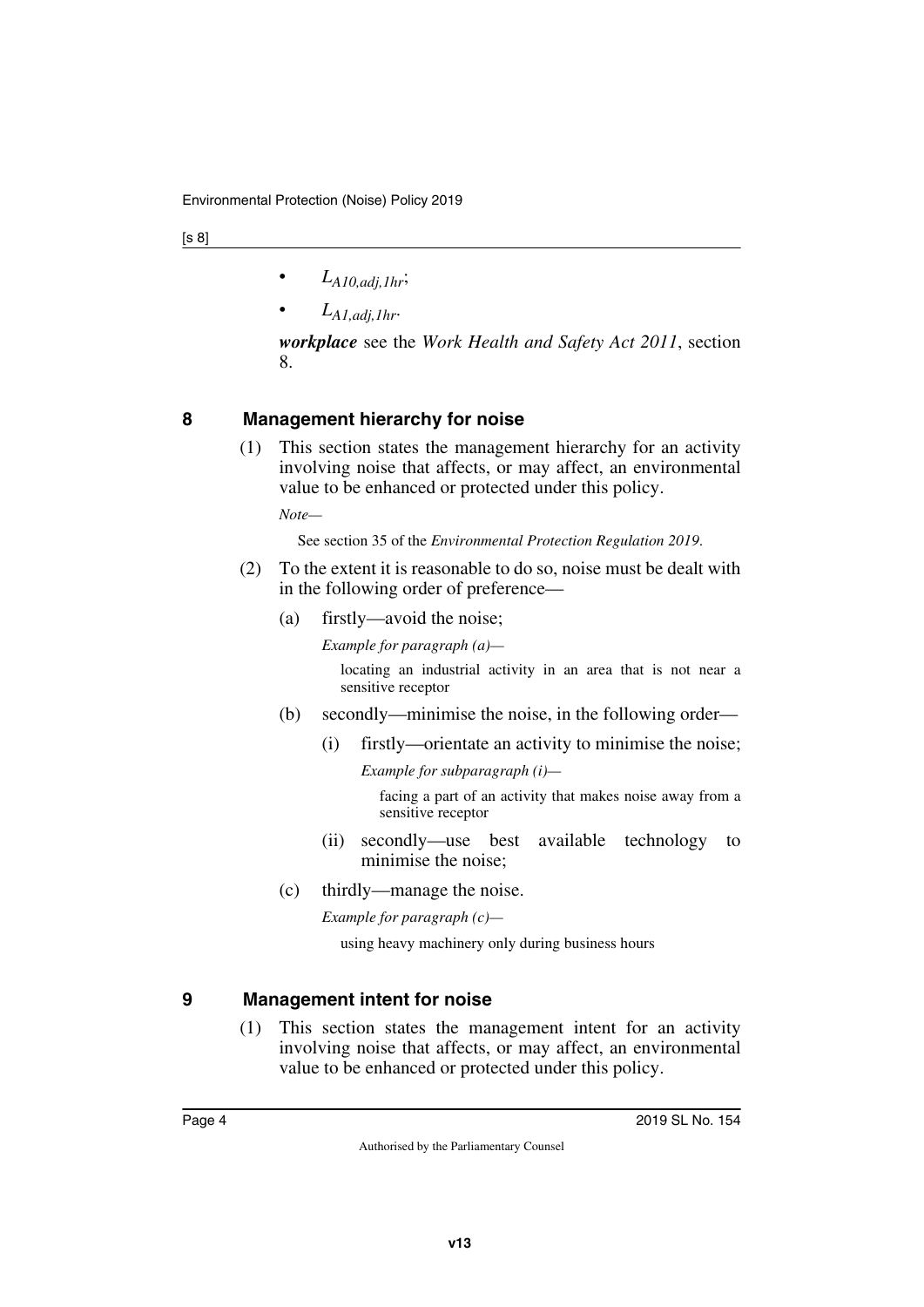*Note—*

See section 35 of the *Environmental Protection Regulation 2019*.

- (2) To the extent it is reasonable to do so, noise must be dealt with in a way that ensures—
	- (a) the noise does not have any adverse effect, or potential adverse effect, on an environmental value under this policy; and
	- (b) background creep in an area or place is prevented or minimised.
- (3) Despite subsection (2)(b), if the acoustic quality objectives for an area or place are not being achieved or maintained, the noise experienced in the area or place must, to the extent it is reasonable to do so, be dealt with in a way that progressively improves the acoustic environment of the area or place.
- (4) In this section—

*background creep*, for noise in an area or place, means a gradual increase in the total amount of background noise in the area or place as measured under the document called the 'Noise measurement manual' published on the department's website.

#### <span id="page-4-0"></span>**10 Repeal**

<span id="page-4-1"></span>The Environmental Protection (Noise) Policy 2008, SL No. 442 is repealed.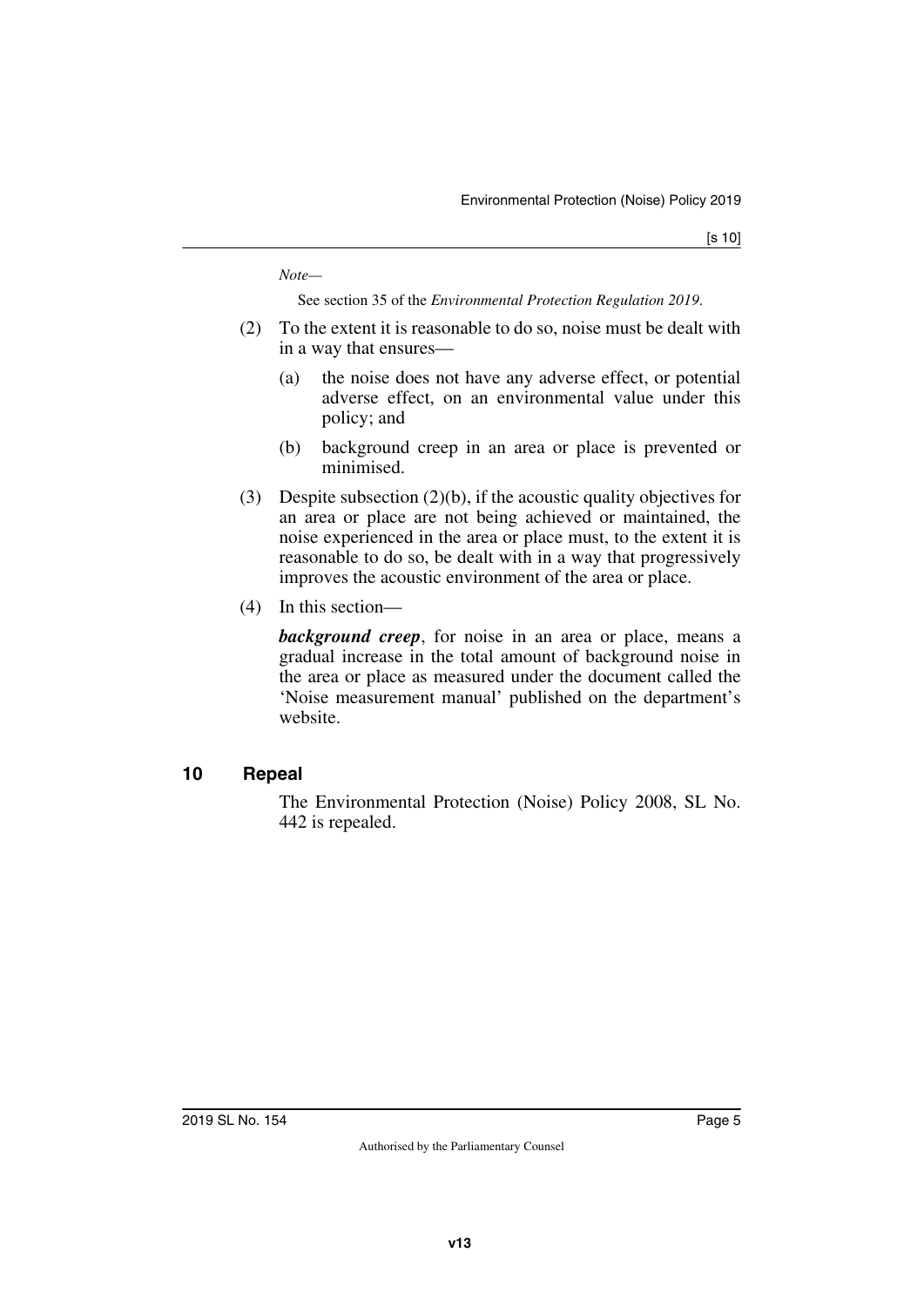# <span id="page-5-1"></span><span id="page-5-0"></span>**Schedule 1 Acoustic quality objectives**

section 7

| Column <sub>1</sub>                                                                                           | Column 2 Column 3                                                                 |                                                       | Column 4                      |                  |                                                                    |
|---------------------------------------------------------------------------------------------------------------|-----------------------------------------------------------------------------------|-------------------------------------------------------|-------------------------------|------------------|--------------------------------------------------------------------|
| <b>Sensitive</b><br>receptor                                                                                  | Time of<br>day                                                                    | <b>Acoustic</b><br>(measured at the receptor) $dB(A)$ | <b>Environmental</b><br>value |                  |                                                                    |
|                                                                                                               |                                                                                   | $L_{Aeq,adj,1hr}$                                     | $L_{A10,adj,1hr}$             | $L_{A1,adj,1hr}$ |                                                                    |
| residence (for<br>outdoors)                                                                                   | daytime and<br>evening                                                            | 50                                                    | 55                            | 65               | health and<br>wellbeing                                            |
| residence (for<br>indoors)                                                                                    | daytime and<br>evening                                                            | 35                                                    | 40                            | 45               | health and<br>wellbeing                                            |
|                                                                                                               | night-time                                                                        | 30                                                    | 35                            | 40               | health and<br>wellbeing, in<br>relation to the<br>ability to sleep |
| library and<br>educational<br>institution (including<br>a school, college and<br>university) (for<br>indoors) | when open<br>for business<br>or when<br>classes are<br>being<br>offered           | 35                                                    |                               |                  | health and<br>wellbeing                                            |
| childcare centre or<br>kindergarten (for<br>indoors)                                                          | when open<br>for business,<br>other than<br>when the<br>children<br>usually sleep | 35                                                    |                               |                  | health and<br>wellbeing                                            |
| childcare centre or<br>kindergarten (for<br>indoors)                                                          | when the<br>children<br>usually sleep                                             | 30                                                    |                               |                  | health and<br>wellbeing, in<br>relation to the<br>ability to sleep |
| school or playground<br>(for outdoors)                                                                        | when the<br>children<br>usually play<br>outside                                   | 55                                                    |                               |                  | health and<br>wellbeing, and<br>community<br>amenity               |
| hospital, surgery or<br>other medical<br>institution (for<br>indoors)                                         | visiting<br>hours                                                                 | 35                                                    |                               |                  | health and<br>wellbeing                                            |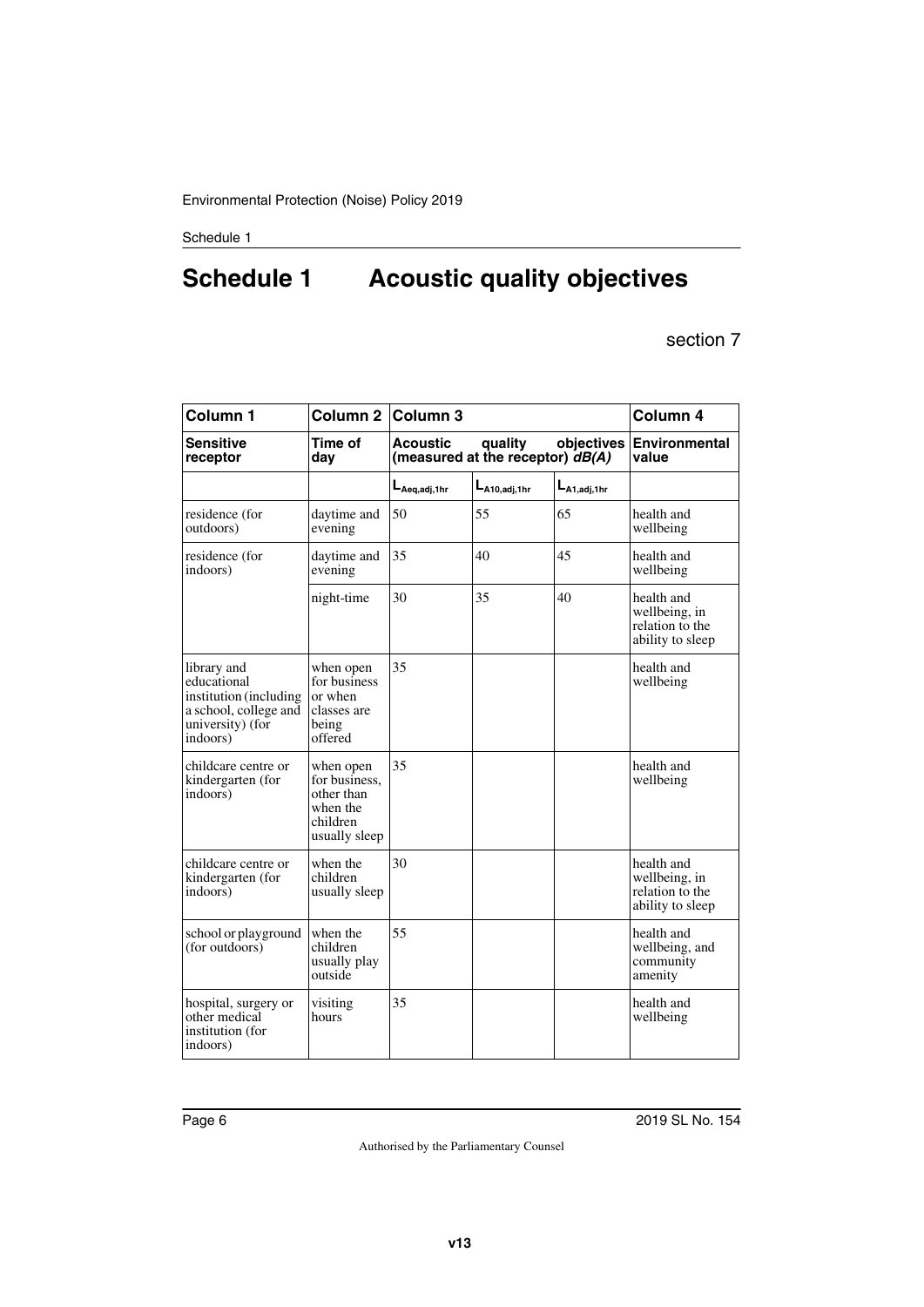| Column 1                                                                                                                                                        | Column 2 Column 3                               |                                                                                 | Column 4                                           |                   |                                                                          |
|-----------------------------------------------------------------------------------------------------------------------------------------------------------------|-------------------------------------------------|---------------------------------------------------------------------------------|----------------------------------------------------|-------------------|--------------------------------------------------------------------------|
| <b>Sensitive</b><br>receptor                                                                                                                                    | Time of<br>day                                  | <b>Acoustic</b><br>(measured at the receptor) $dB(A)$                           | <b>Environmental</b><br><b>objectives</b><br>value |                   |                                                                          |
|                                                                                                                                                                 |                                                 | $L_{Aeq, adj, 1hr}$                                                             | $L_{A10, \text{adi.}1hr}$                          | $L_{A1.addi,1hr}$ |                                                                          |
| hospital, surgery or<br>other medical<br>institution (for<br>indoors)                                                                                           | anytime,<br>other than<br>visiting<br>hours     | 30                                                                              |                                                    |                   | health and<br>wellbeing, in<br>relation to the<br>ability to sleep       |
| commercial and<br>retail activity (for<br>indoors)                                                                                                              | when the<br>activity is<br>open for<br>business | 45                                                                              |                                                    |                   | health and<br>wellbeing, in<br>relation to the<br>ability to<br>converse |
| protected area or<br>critical area                                                                                                                              | anytime                                         | the level of noise that preserves the<br>amenity of the existing area or place. | health and<br>biodiversity of<br>ecosystems        |                   |                                                                          |
| marine park                                                                                                                                                     | anytime                                         | the level of noise that preserves the<br>amenity of the existing marine park    | health and<br>biodiversity of<br>ecosystems        |                   |                                                                          |
| park or garden that is<br>open to the public<br>(whether or not on<br>payment of an<br>amount) for use<br>other than for sport<br>or organised<br>entertainment | anytime                                         | the level of noise that preserves the<br>amenity of the existing park or garden |                                                    |                   | community<br>amenity                                                     |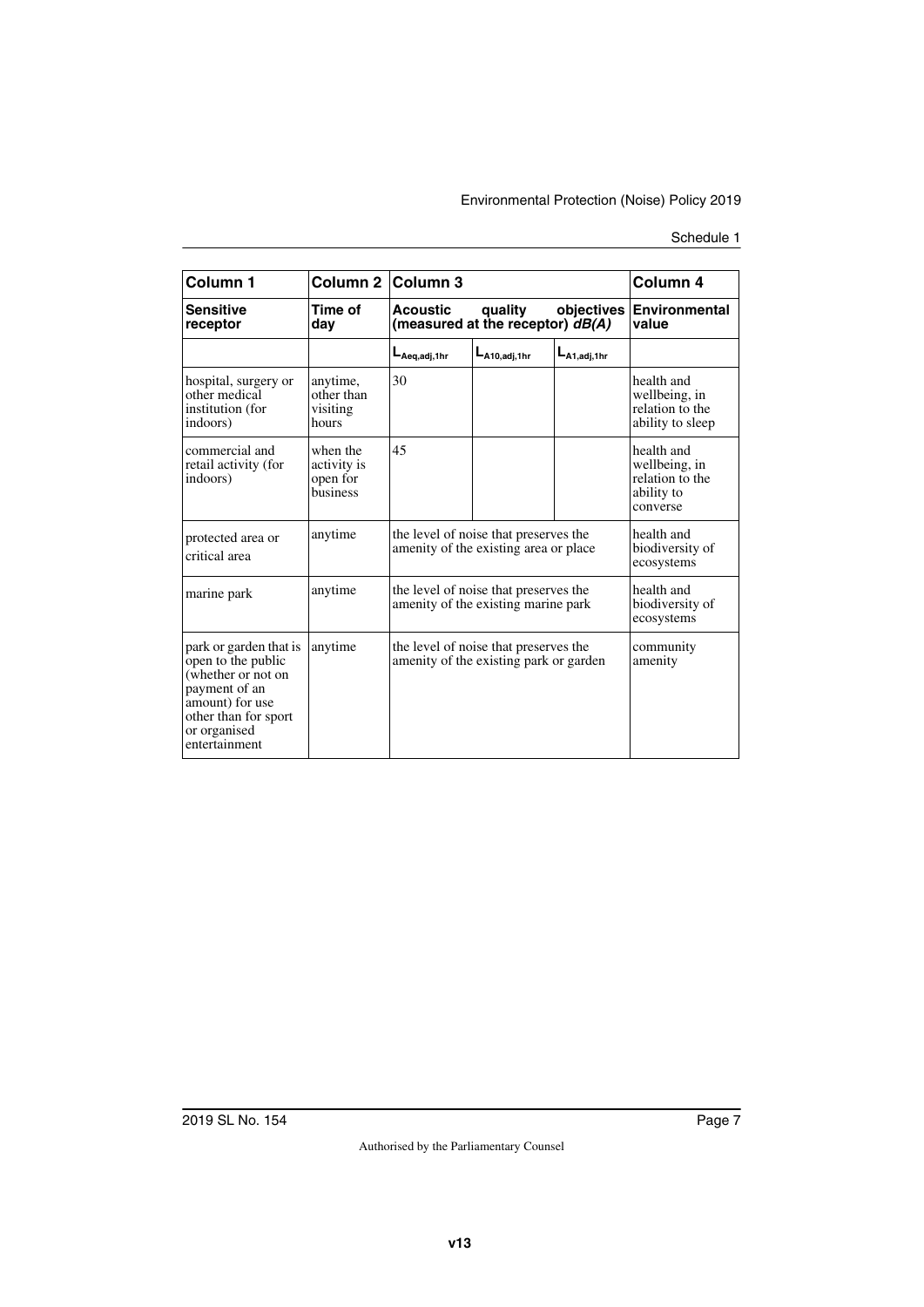<span id="page-7-0"></span>Schedule 2

# **Schedule 2 Dictionary**

section 3

<span id="page-7-1"></span>*acoustic environment* means the part of the environment of an area or place characterised by the total amount of noise that may be experienced there.

*acoustic quality objective*, for a sensitive receptor, means the maximum level of noise that should be experienced in the acoustic environment of the sensitive receptor.

*'A' frequency weighting network* means the frequency weighting 'A' as described under AS/NZS IEC 61672.1:2019 (Electroacoustics—Sound level meters Part 1: Specifications) for frequency weighting 'A'.

*A-weighted sound pressure level* means a measure of sound adjusted to the 'A' frequency weighting network.

*community amenity* means the environmental value mentioned in section 6(c).

*critical area* means an area identified in a conservation plan under the *Nature Conservation Act 1992*, section 120H as, or as including, a critical habitat or an area of major interest.

*daytime* means the period after 7a.m. on a day to 6p.m. on the day.

*dB(A)* means decibels measured on the 'A' frequency weighting network.

*evening* means the period after 6p.m. on a day to 10p.m. on the day.

*health and biodiversity of ecosystems* means the environmental value mentioned in section 6(a).

*health and wellbeing* means the environmental value mentioned in section 6(b).

*LA1,adj,1hr* means the A-weighted sound pressure level, adjusted for tonal character or impulsiveness, that is exceeded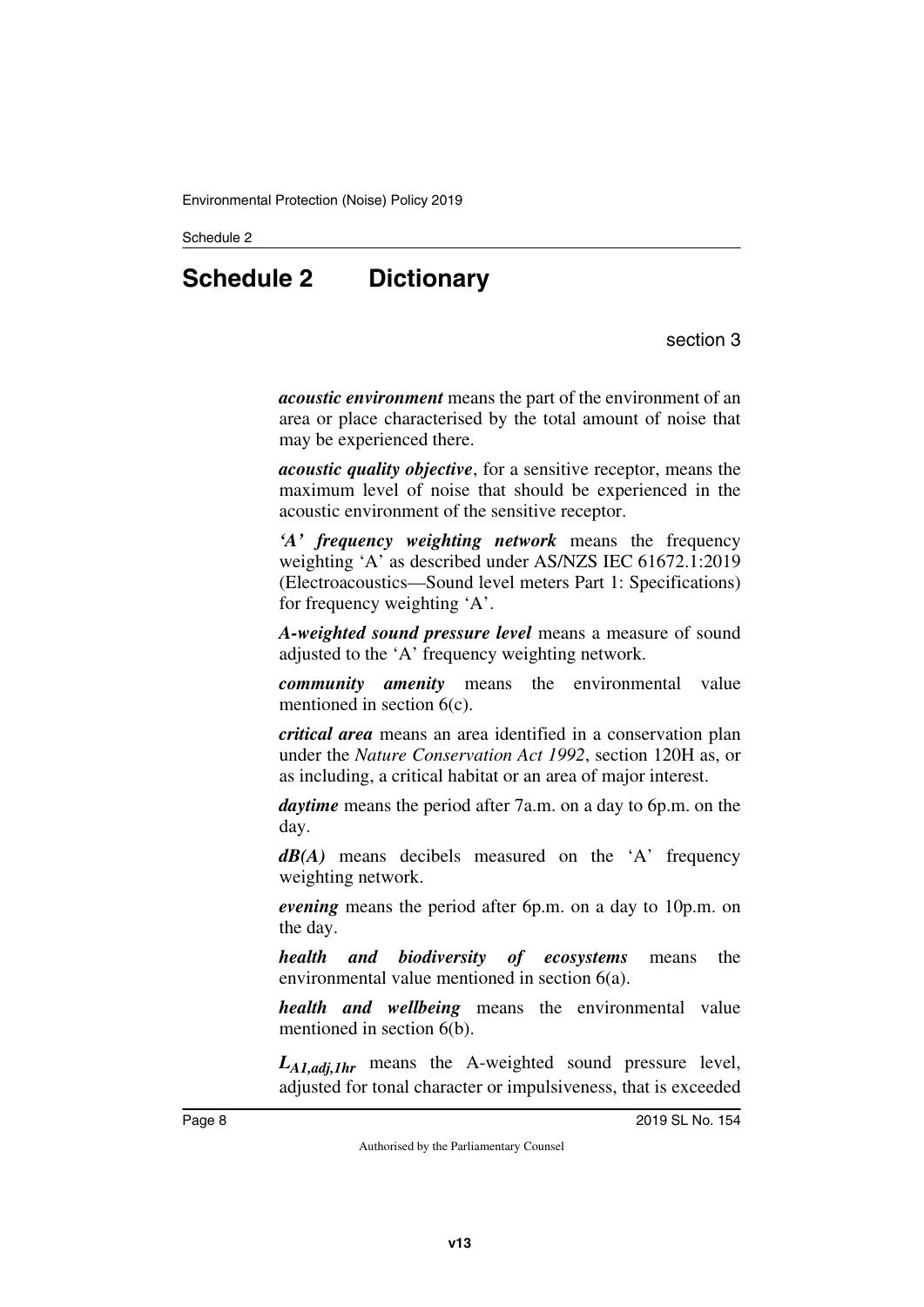Schedule 2

for 1% of a 1 hour period when measured using a fast standardised response time.

*LA10,adj,1hr* means the A-weighted sound pressure level, adjusted for tonal character or impulsiveness, that is exceeded for 10% of a 1 hour period when measured using a fast standardised response time.

*LAeq,adj,1hr* means an A-weighted sound pressure level of a continuous steady sound, adjusted for tonal character, that within a 1 hour period has the same mean square sound pressure of a sound that varies with time.

*marine park* see the *Marine Parks Act 2004*, schedule.

*night-time* means the period after 10p.m. on a day to 7a.m. on the next day.

*protected area* see the *Nature Conservation Act 1992*, schedule.

*residence* includes a building, or part of building, capable of being used as a dwelling.

*sensitive receptor* means an area or place where noise is measured.

*visiting hours*, for a hospital, surgery or other medical institution, means a period during which members of the public are allowed to visit patients at the hospital, surgery or institution.